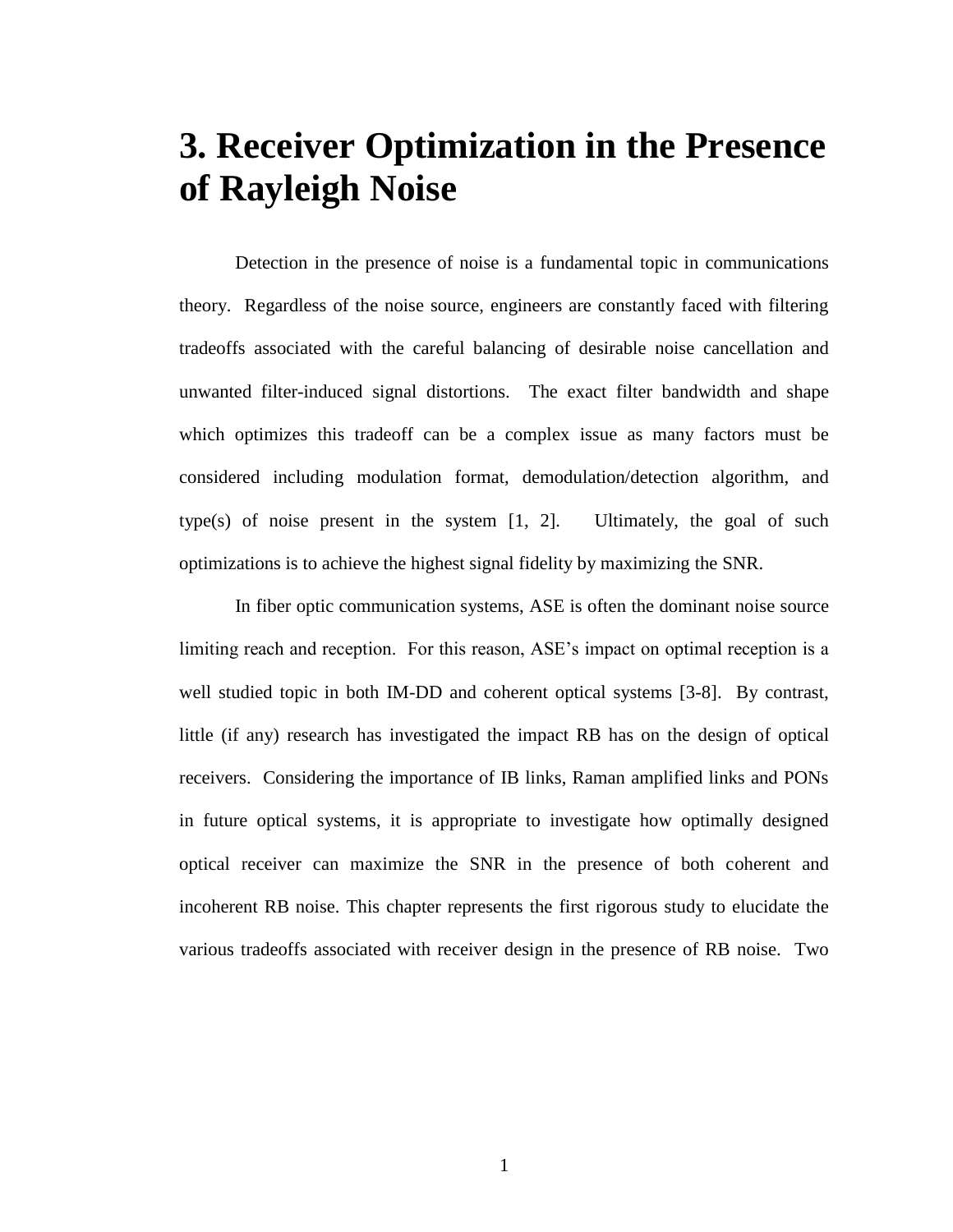scenarios will be examined: links corrupted by coherent RB noise and links corrupted by incoherent RB noise. It will be demonstrated that the design rules governing optimal receiver design will contrast greatly depending on which type of RB is present. For coherent RB limited links, it is found that little improvement can be attained via receiver optimization. This is attributed to the inability to filter coherent RB noise since it is spectrally overlapped with the signal. For incoherent RB limited links, it is found that ideal receiver filtering tends to optimize for unconventionally narrow optical filters (i.e. narrower than would be typically used to optimize in the ASE limit). Ultimately, the highest SE in an IB link is achieved by implementing very narrow optical filtering in order to sacrifice additional ISI distortions in favor of substantially higher RB reduction.

## **3.1 Receiver Model**

#### **3.1.1 Preamplified Reception with ASE, RB and Electrical Noise**

A central conclusion of Chapter 2 was that the accurate modeling of heavily filtered UDWDM channels corrupted by RB noise entails the use of exact RB PSDs and filtering effects. As a result, the numerical model will be used throughout this chapter for its ability to incorporate exact RB PSDs, realistic filter shapes and filter distortion effects. While the general approach to solving (2.4-2.8) is the same, several changes are noted.

A detailed schematic of the preamplified receiver structure under investigation is shown in Fig. 3.1. As before, back-to-back performance will be assumed in order to eliminate complexities associated with propagation dispersion and nonlinearity.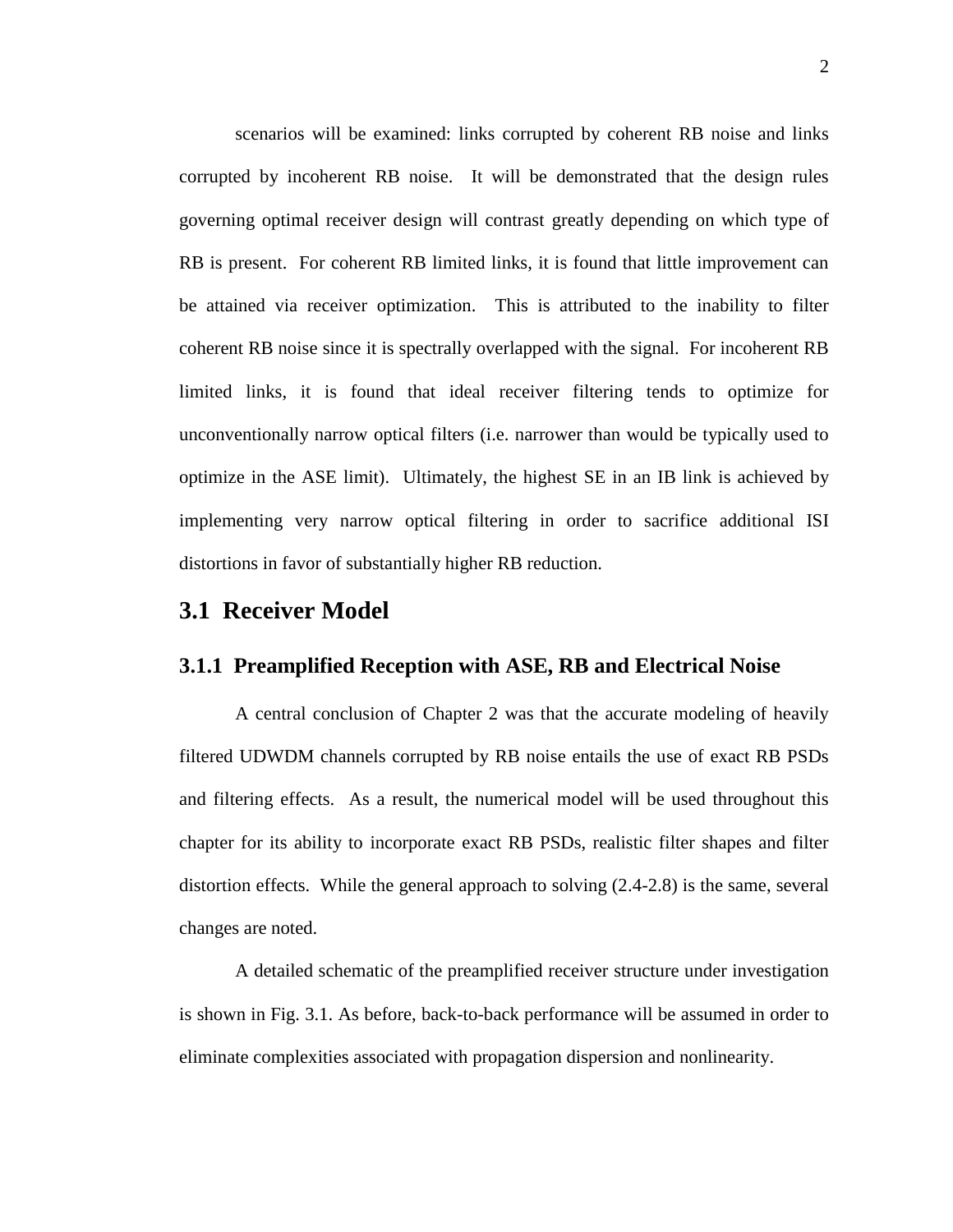The preamplified receiver in Fig. 3.1 is straightforward: a PRBS modulated signal,  $e_{sig}(t)$ , is first corrupted by some amount of additive RB noise. The OSNR<sub>RB</sub> is given by

$$
OSNR_{RB} = \frac{P_{ave}}{P_{RB}} = \frac{\left\langle \left| e_{sig}(t) \right|^2 \right\rangle}{P_{RB}}.
$$
\n(3.1)

and the term in <> denotes time averaging of the signal *intensity*. Both the signal and RB are amplified by a lumped amplifier with gain, G. Additive ASE from the amplifier is added to the signal and RB using the relations

$$
OSNR_{ASE} = \frac{P_{ave}}{B_{RBW}N_{ASE}}
$$
  
= 
$$
\frac{GP_{ave}}{hVGFB_{RBW}}
$$
  
= 
$$
\frac{n_{ph}hvR}{hVFB_{RBW}}
$$
  
= 
$$
\frac{n_{ph}R}{FB_{RBW}}
$$
 (3.2)

 $B_{RBW}$  is the resolution bandwidth of the OSNR<sub>ASE</sub> measurement, N<sub>ASE</sub> is the spectral density of the ASE, F is the amplifier noise figure, R is the data rate and  $n_{ph}$  is the number of photons per bit—the significance of the number of photons per bit will be discussed shortly. It has been assumed in  $(3.2)$  that the input  $OSNR_{ASE}$  is much larger than the output  $OSNR_{ASE}$ .<sup>1</sup>

The preamplified signal and RB and the additive ASE are optically filtered, thus simulating the effect of optical demultiplexing. Again, it is assumed that the optical filter has a 1<sup>st</sup> order Gaussian filter shape. The optically filtered fields are then

 $\overline{a}$ 

<sup>&</sup>lt;sup>1</sup> See Appendix III for more details regarding this approximation.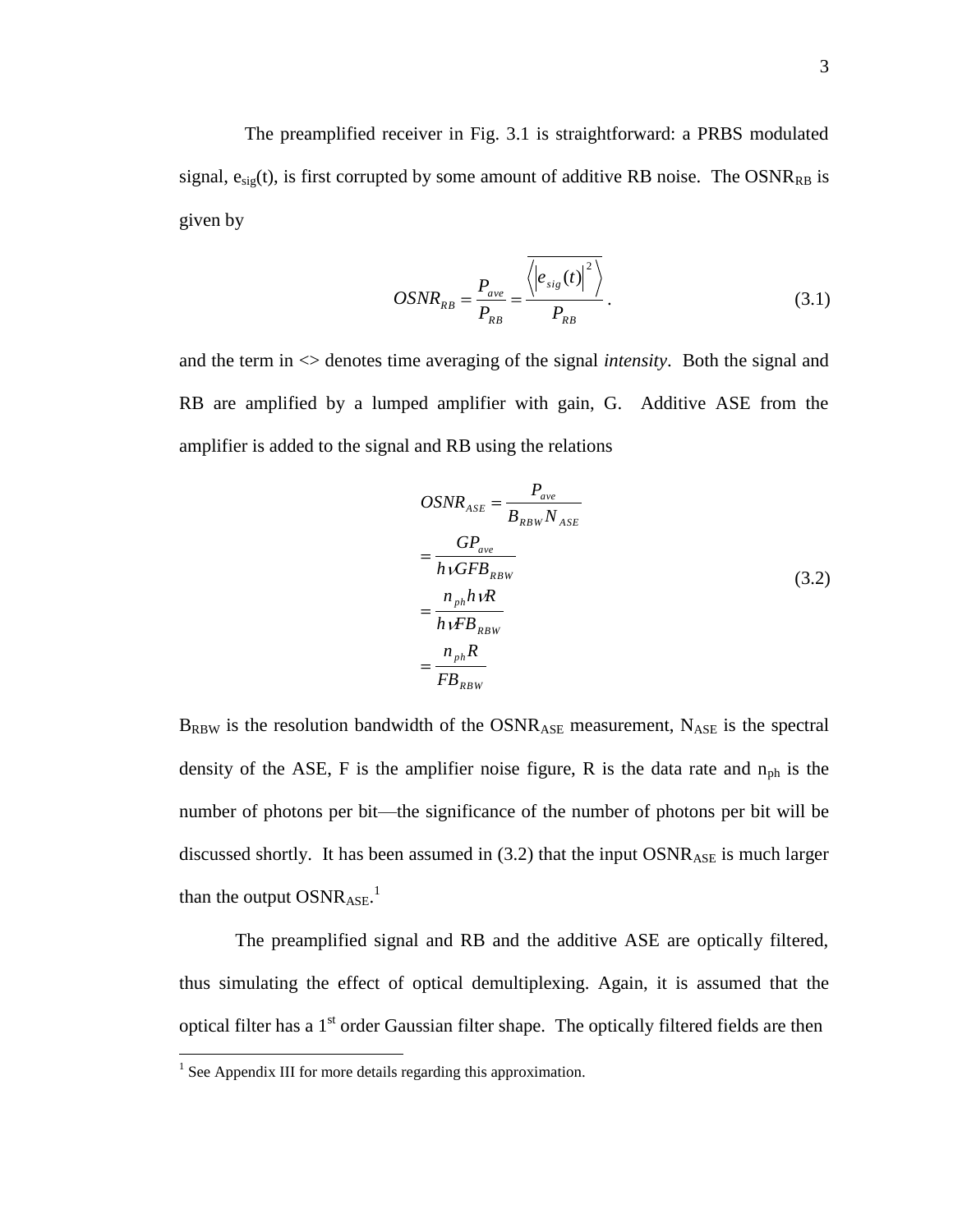

**Fig. 3.1. Schematic diagram of the preamplified receiver model. Additional mathematical descriptions of the various parameters**  can be found in Chapter 2. In this study,  $G = 27$  dB and  $NF = 3$  dB **(ideal amplification).**

detected with a PIN photodetector with responsivity,  $R_D$ . The detected photocurrent is further corrupted by electrical noise and is then electrically filtered by the low pass receiver characteristics as described by (2.27). The total electrical noise—given by (2.11)—stems from the amplification of thermal noise and dark current and is calculated with NEP =  $30.10^{-9}$  mW/ $\sqrt{Hz}$ , which is consistent with the Agilent 11982A Lightwave Receiver used in the experiments of Chapter 2 [9]. 40 Gb/s data rates are assumed throughout this chapter. The filtered signal and noise are then passed to the decision circuit which samples the waveform once every bit period and the sampled result is then compared to a fixed decision threshold,  $s_{th}$ . Samples above  $s_{th}$  are detected as marks whiles samples below  $s_{th}$  are detected as spaces. The total BER is given by calculation of (2.28).

#### **3.1.2 Figure of Merit: Quantum Limited Sensitivity**

In contrast with Chapter 2, which was concerned with solving the numerical model for a specific set of experimentally determined values, this chapter seeks to develop a framework which allows comparison of noise performance in a variety of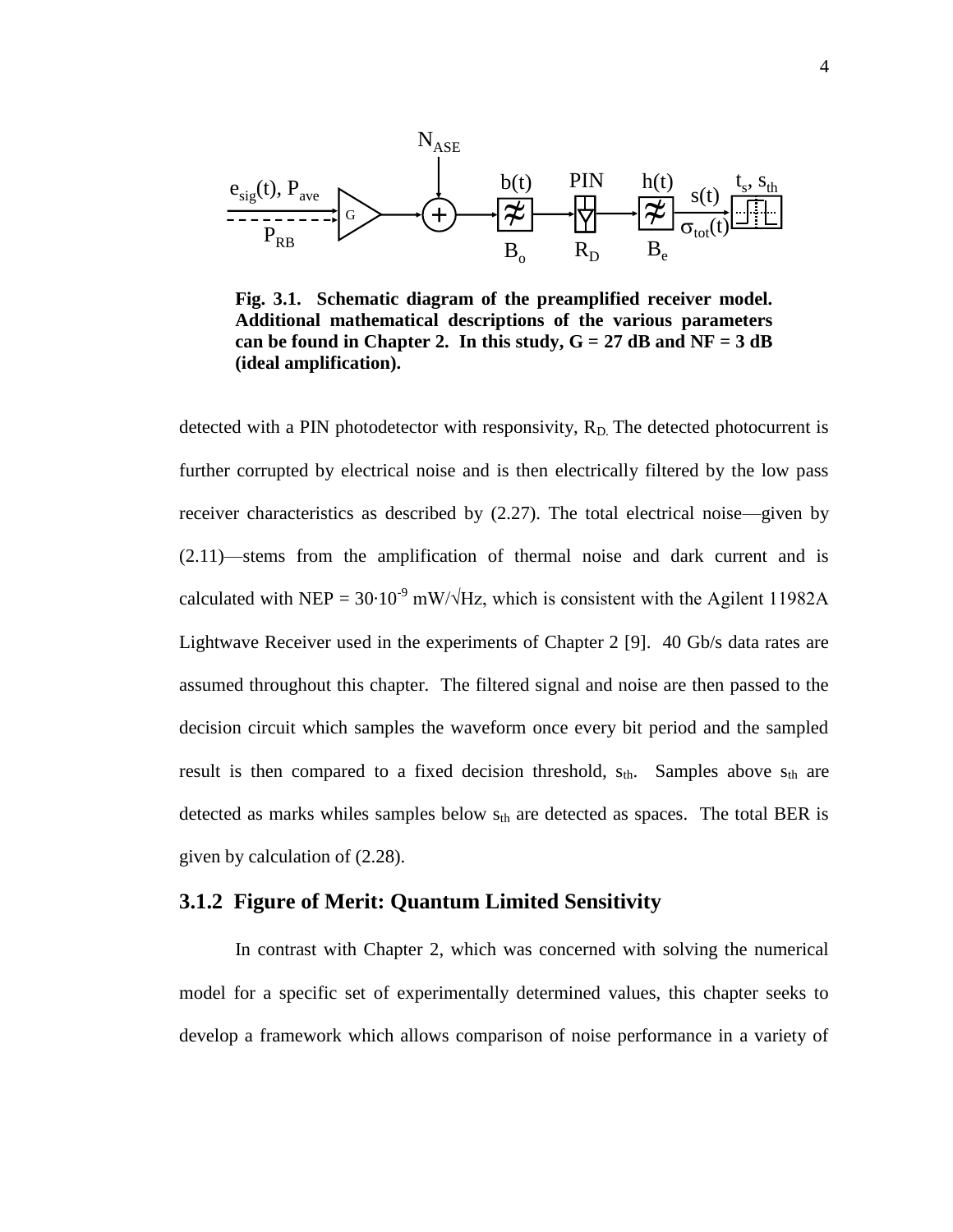circumstances. For this reason, the performance calculations in this chapter are quoted as sensitivity penalties relative to the ASE quantum limit  $(QL_{ASE})$ . The  $QL_{ASE}$  is the ASE-dominated sensitivity limit, quoted in photons/bit, which identifies the required signal strength into the receiver to achieve a BER of  $10^{-9}$ , assuming a matched electrical filter and ideal 3 dB noise figure [10]. For NRZ and RZ formats,  $n_{OL}$  is 38 photons/bit [11]. For DB,  $n_{OL}$  is 32.4 photons/bit [12]. Interestingly, DB has a theoretically better fundamental sensitivity.

In reality, performance will never be totally ASE dominated (electrical noise will always persist to some extent), nor will matched filtering be achieved (typical electrical response is a Bessel filter), thus it is illuminating to quote performance in terms of QL penalty

$$
QL(dB) = 10 \log \left( \frac{n_{actual}}{n_{QL}} \right). \tag{3.3}
$$

where n<sub>actual</sub> is the calculated signal strength (in photons/bit) necessary to achieve a BER of  $10^{-9}$ . The QL penalty is convenient because it is, under normal circumstances, bit rate independent.<sup>2</sup> Also, it provides a means of comparison between the various modulation and noise types. It should be noted that no current derivation exists which calculates the fundamental QL for RB-limited reception. Therefore, all penalties will be relative to the ASE-limited QL.

 $\overline{a}$ 

<sup>&</sup>lt;sup>2</sup> If electrical noise is included in the calculation, QL is not *exactly* bit rate independent since electrical noise is proportional to B<sub>e</sub>. However, for the cases considered, electrical noise is several orders of magnitude smaller than the signal dependent noise contributions. The bit rate would have to exceed several hundred Gb/s for this statement to require modification.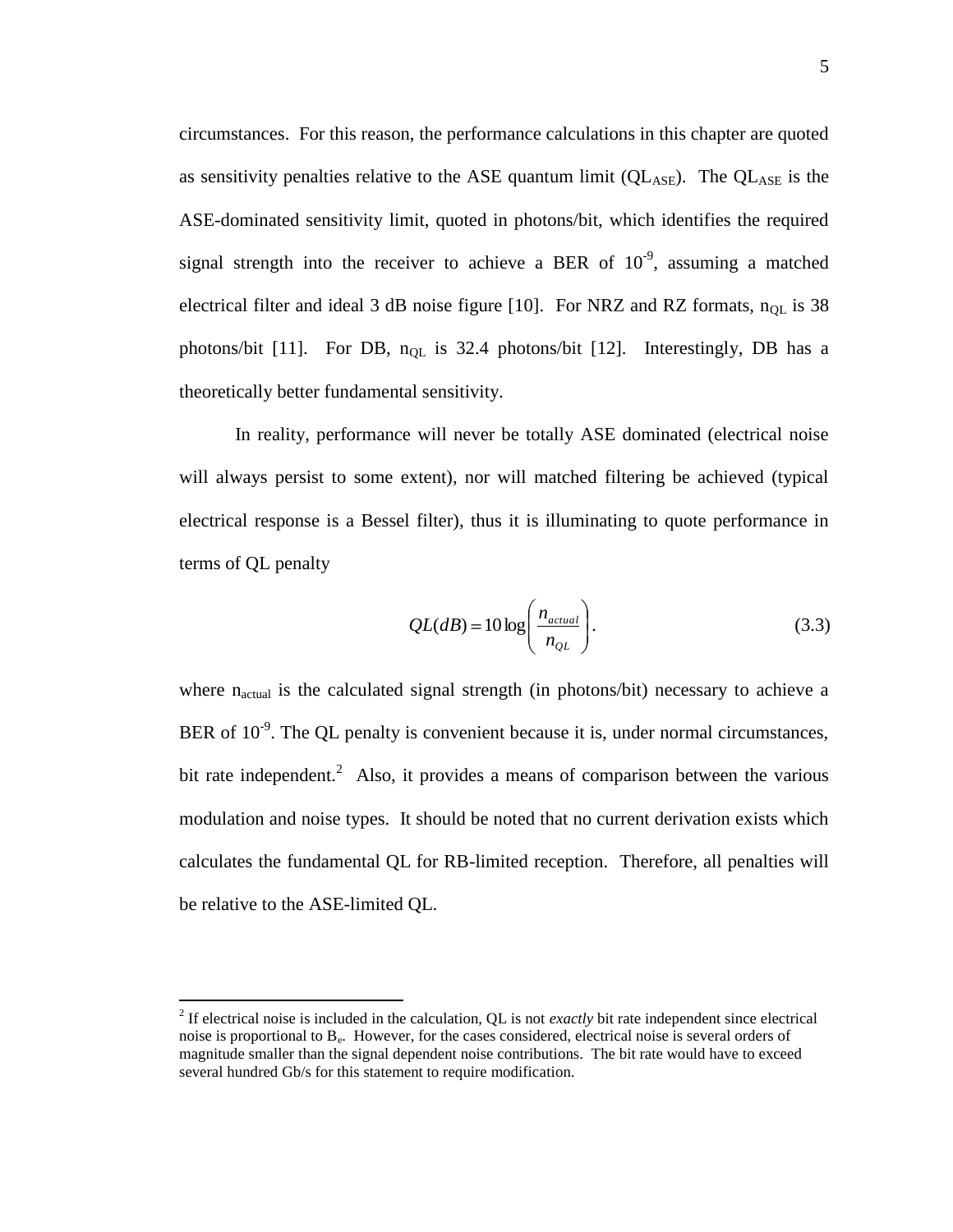

**Fig. 3.2. ASE-limited contour plots of constant QL to attain BER=10-9 . Optimal Bo/B<sup>e</sup> combinations designated by circles.** 

# **3.2 ASE Dominated Performance**

In order to evaluate the accuracy of the numerical model, ASE-limited performance was first calculated and compared to previously published results [7, 13] The first goal is to determine the proper optical and electrical filter bandwidths for each individual modulation format. The results are described in the contour plots in Fig. 3.2. The contour plots give the contours of constant QL penalty as a function of both electrical (x-axis) and optical (y-axis) 3 dB filter bandwidth. As before, the electrical filtering is modeled by a 4<sup>th</sup> order Bessel filter impulse response.

The results indicate that each modulation format has a distinct optimal combination of  $B_0$  and  $B_e$ . The circles in the contour plots show the numerically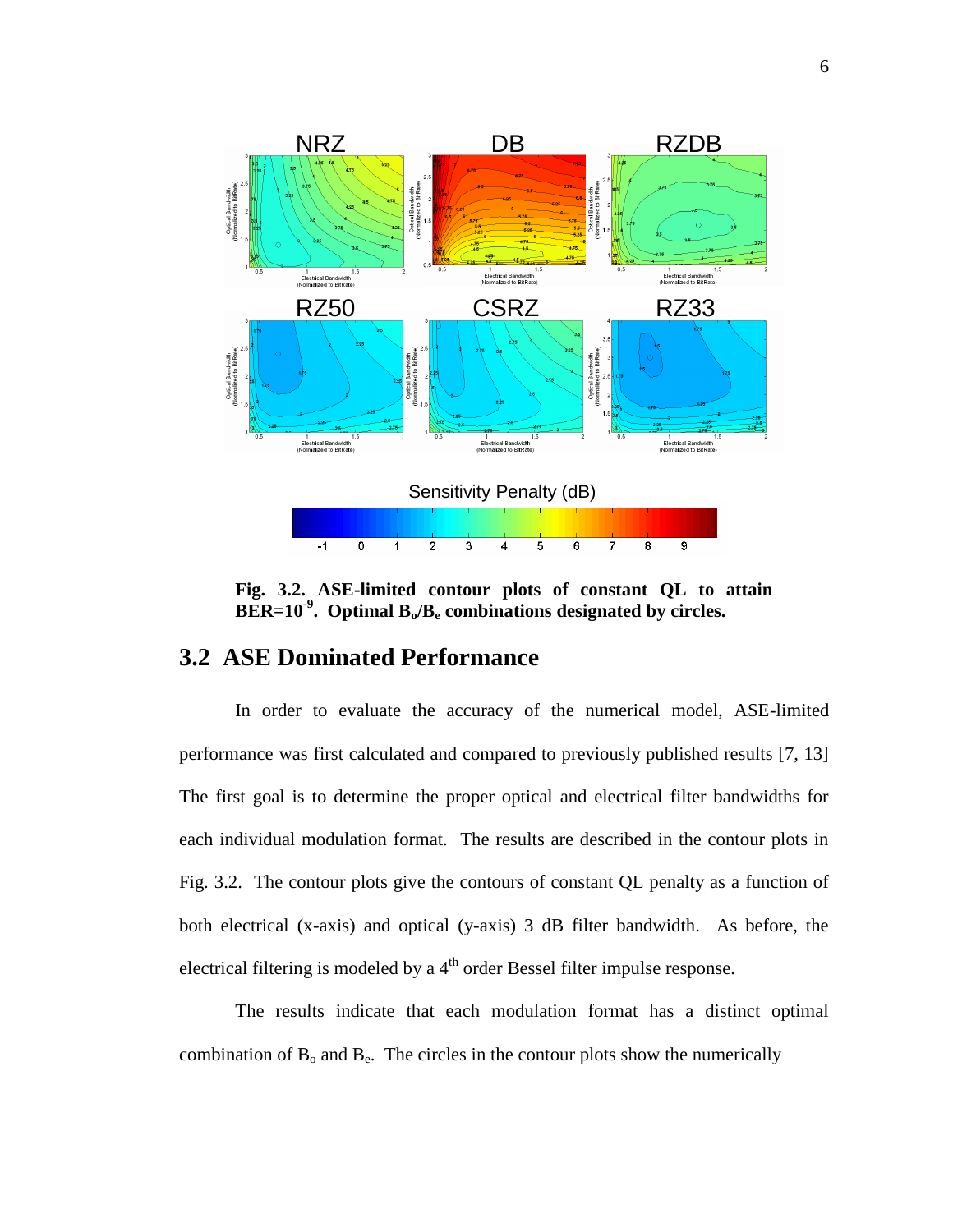

**Fig. 3.3. QL sensitivity penalty to achieve BER=10-9 for fixed electrical bandwidth.**  $B_e = 0.7 * R$  for NRZ and RZ formats and  $B_e =$ **1\*R for DB formats. With the exception of DB, performance is fairly flat beyond**  $B_0 = 1.5 \times R$ **.** 

determined optimal points of operation in ASE-limited systems. In general, wider modulation formats like RZ50 and RZ33 optimize for larger optical filters (>2.4\*R). NRZ is found to optimize with a  $B_0$  of about 1.4<sup>\*</sup>R and a  $B_0$  of 0.7<sup>\*</sup>R. These values are in close agreement with previous results [7, 13] and validate the accuracy and precision of the numerical modeling technique.

It is interesting to note the filtering performance of DB and RZ-DB modulation. As it is clearly shown in the contours, DB modulation optimizes for narrower optical filters and slightly wider electrical filters. This trend has been previously reported in [13-15] and is related to the complex ISI interaction of DB pulses. The benefits of DB come from the fact that neighboring marks destructively interfere such that larger optical filtering is preferred. Thus, DB tends to optimize with a  $B_0$  of 0.7<sup>\*</sup>R. Additionally, since the phase information of the DB waveform is lost upon square-law detection, the contours indicate that slightly wider  $B_e$  is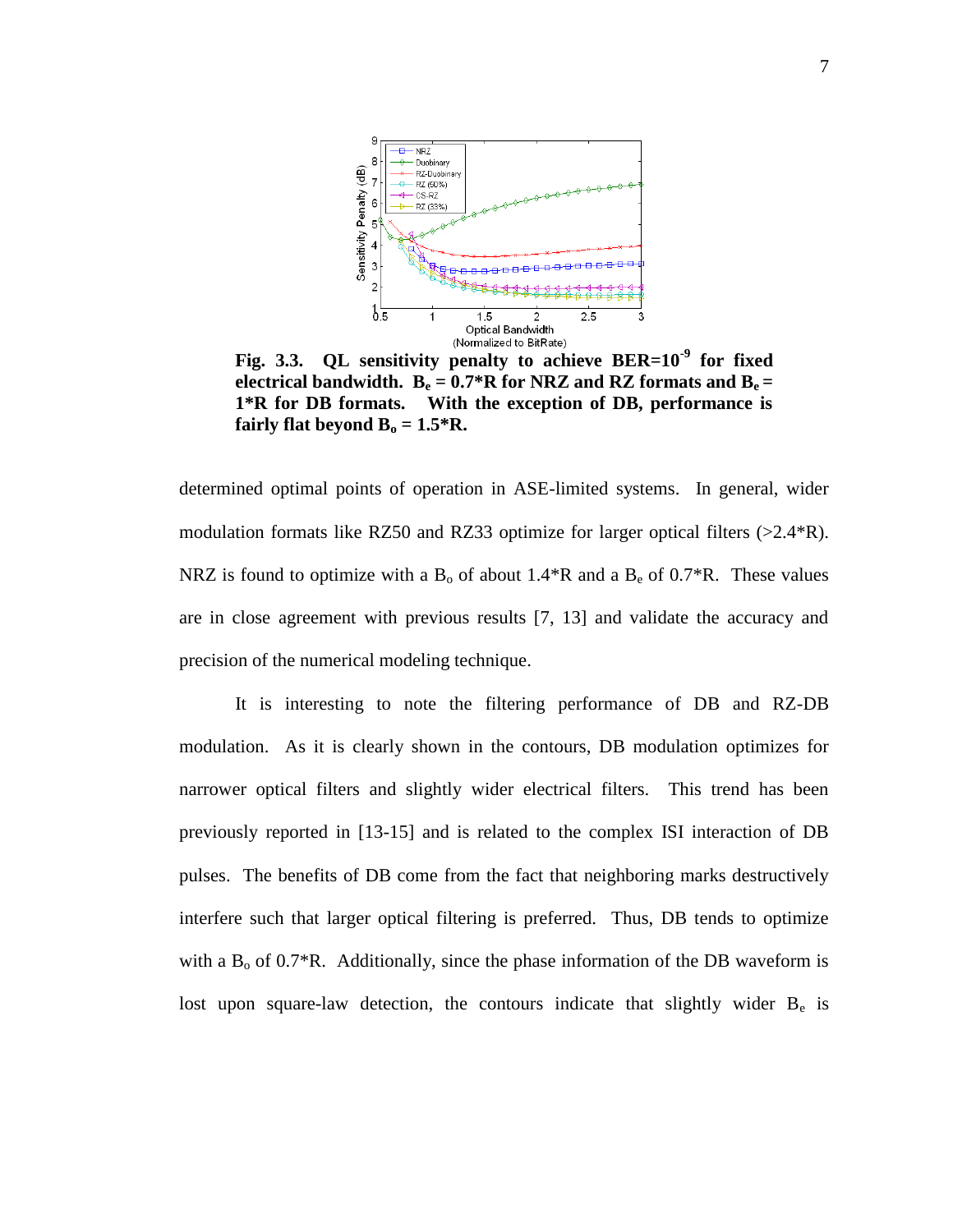preferred. This would indicate that when designing optimal DB receivers, optically induced ISI is more desirable than electrically induced ISI.

To limit the cost and complexity of the electronics,  $B_e$  will be between 0.5 and 1<sup>\*</sup>R. Therefore, Fig. 3.3 plots the QL penalty as a function of  $B_0$  for fixed  $B_e$ . For NRZ and RZ formats,  $B_e$  is fixed at  $0.7^*R$  as is consistent with optimal values in Fig. 3.2. For DB,  $B_e$  is fixed at 1\*R since DB tends to optimize for slightly larger  $B_e$ . A primary conclusion of Fig. 3.3 is that, with the exception of DB, all formats are weakly dependent on  $B_0$  when  $B_0 > 1.5$ \*R. This would indicate that there is some flexibility when designing optimal receivers degraded by ASE noise. Moreover, unless DB is being implemented, the exact choice of  $B_0$  is largely unaffected by modulation format. This fact is especially true for the RZ formats which have flat QL penalty curves extending beyond 3\*R.

## **3.3 Coherent RB Dominated Performance**

#### **3.3.1 Coherent RB Limits**

Having established the baseline ASE-limited results, it is now possible to contrast RB-limited performance. Results for coherent RB noise performance in the absence of ASE and electrical noise are shown in Fig. 3.4. Several interesting features are noted. First, in all cases, performance optimizes for  $B_e > 2*R$ . This is explained on account of the fact that electrical filtering will not reduce appreciable amounts of coherent RB beat noise since the signal and noise field perfectly overlap in the frequency domain. Therefore, optimal performance is attained for very large electrical bandwidth since this minimizes electrically induced ISI. Of course, this is an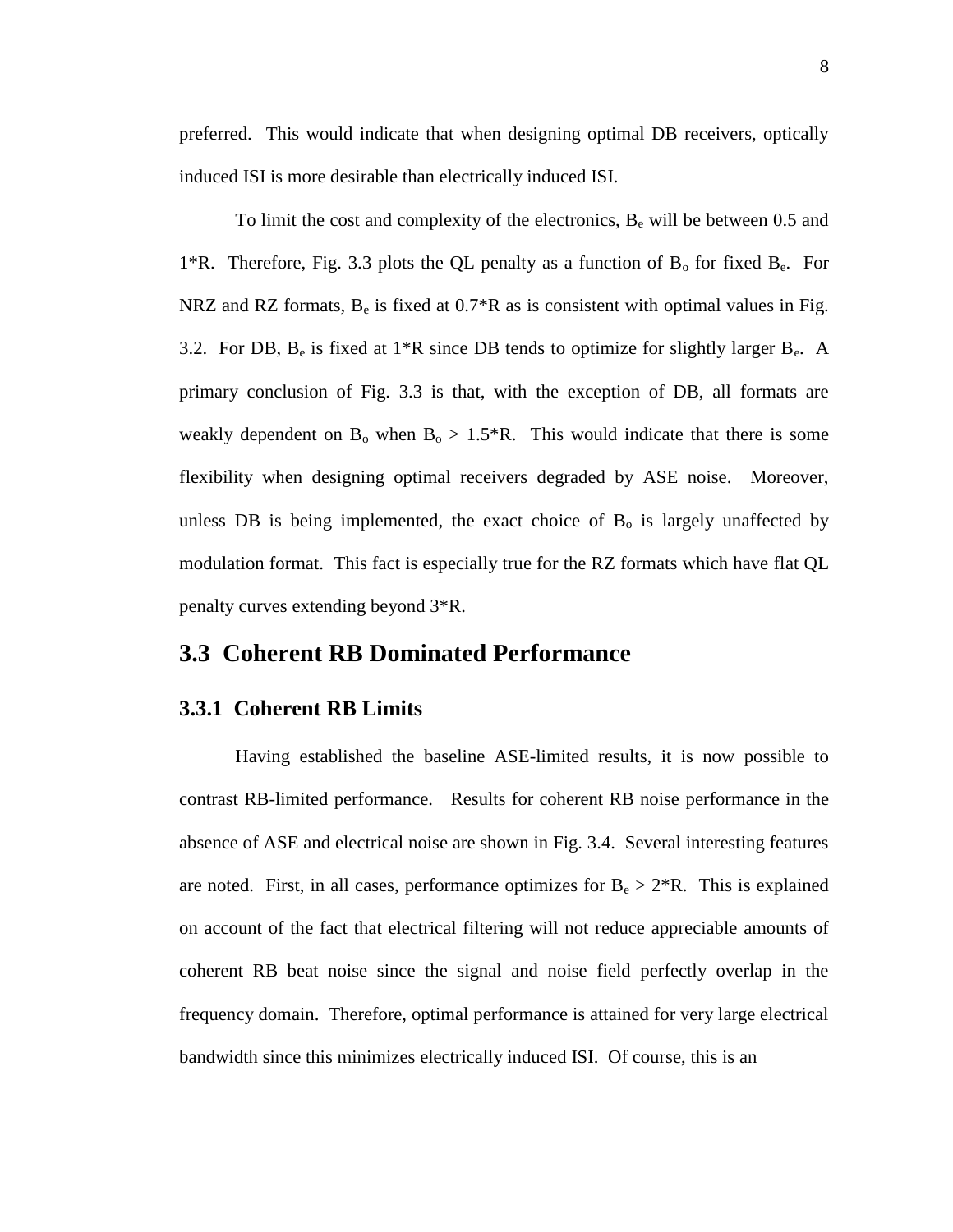

**Fig. 3.4. Coherent RB-limited contour plots of constant QL to attain BER=10-9 . Optimal Bo/B<sup>e</sup> combinations designated by circles. Values quoted in absolute OSNRRB (dB) required to**  maintain  $BER = 10^{-9}$ .



**Fig. 3.5. Required OSNRRB to achieve BER=10-9 for fixed electrical bandwidth.**  $B_e = 0.7 * R$  for NRZ and RZ formats and  $B_e = 1 * R$  for **DB formats. With the exception of DB, performance is fairly flat beyond**  $B_0 = 1.5 * R$ **.**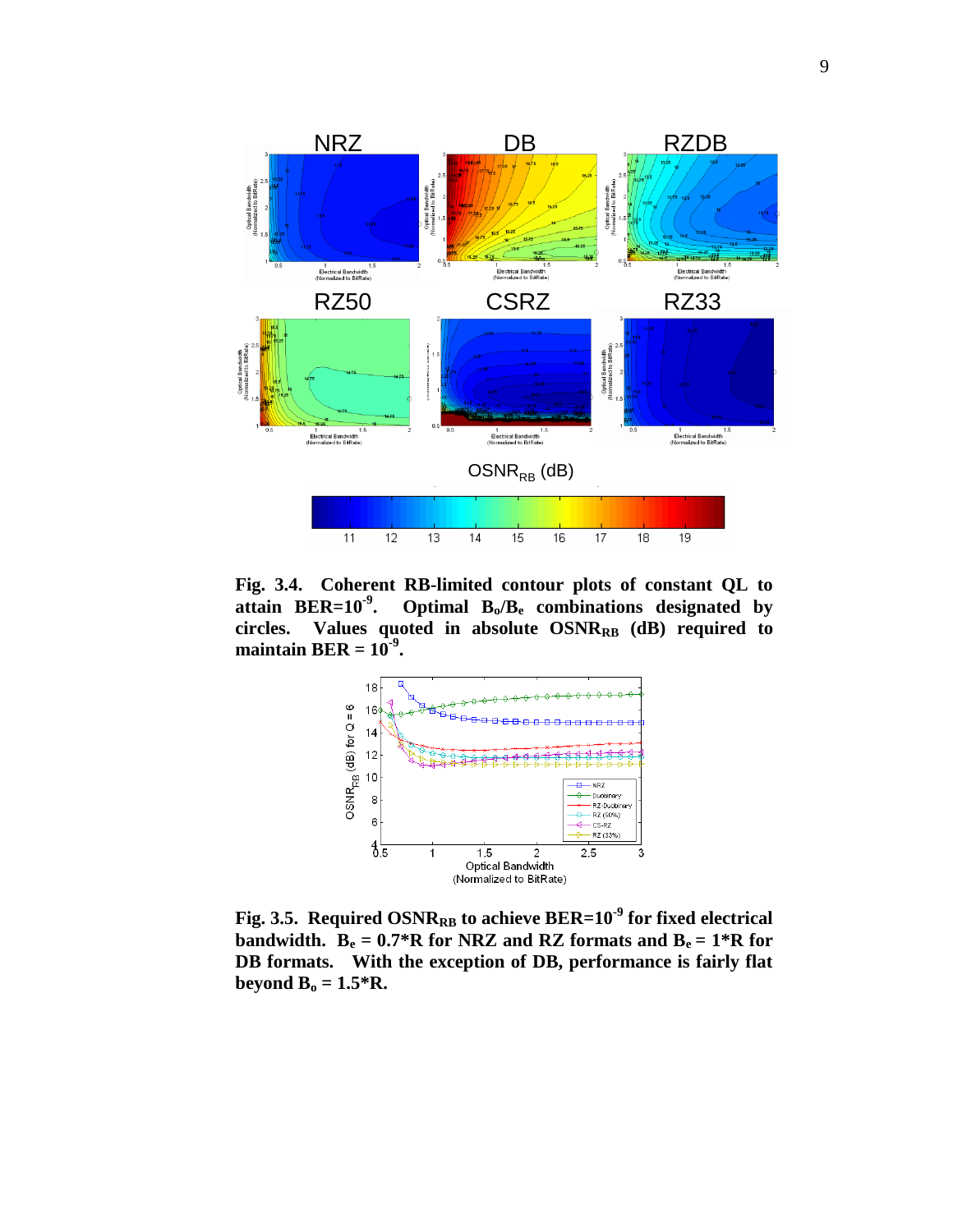unrealistic solution since electrical noise will place on upper bound high frequency cutoff according to (2.11).

Fig. 3.5 plots the required  $OSNR_{RB}$  as a function of  $B_0$  for  $B_e$  of 0.7\*R for NRZ and RZ and 1\*R for DB. Results show that, with the exception of DB and CSRZ, optical filtering cannot remove appreciable amounts of coherent RB noise meaning that it is most desirable to minimize optically induced ISI by implementing very large optical filters. The reason is the same as before in that no noise reduction is achieved through filtering of the perfectly overlapped signal and RB. Interestingly, DB again optimizes at  $B_0=0.7*R$  meaning that the optical ISI effect has a greater influence on signaling performance when compared to the impact of RB. Also, CSRZ minimizes around 1\*R in the presence of coherent RB. This is explained by the fact that CSRZ has strong +/-R/2 harmonic components. Hence, additional ISI penalties from excessive optical filtering are preferred in order to reduce the strong  $+/-R/2$ beating terms of CSRZ.

#### **3.3.2 ASE and Coherent RB**

The previous results for coherent ASE were obtained in the absence of ASE and electrical noise. Realistic results for the ASE-limited sensitivity in the presence of RB (20 dB crosstalk level) are shown in Fig. 3.6. Results for the optimal optical bandwidth for fixed electrical filters are shown in 3.7. As would be expected, the inclusion of coherent RB causes additional QL penalties. Moreover, optimal values for  $B_0$  and  $B_e$  change.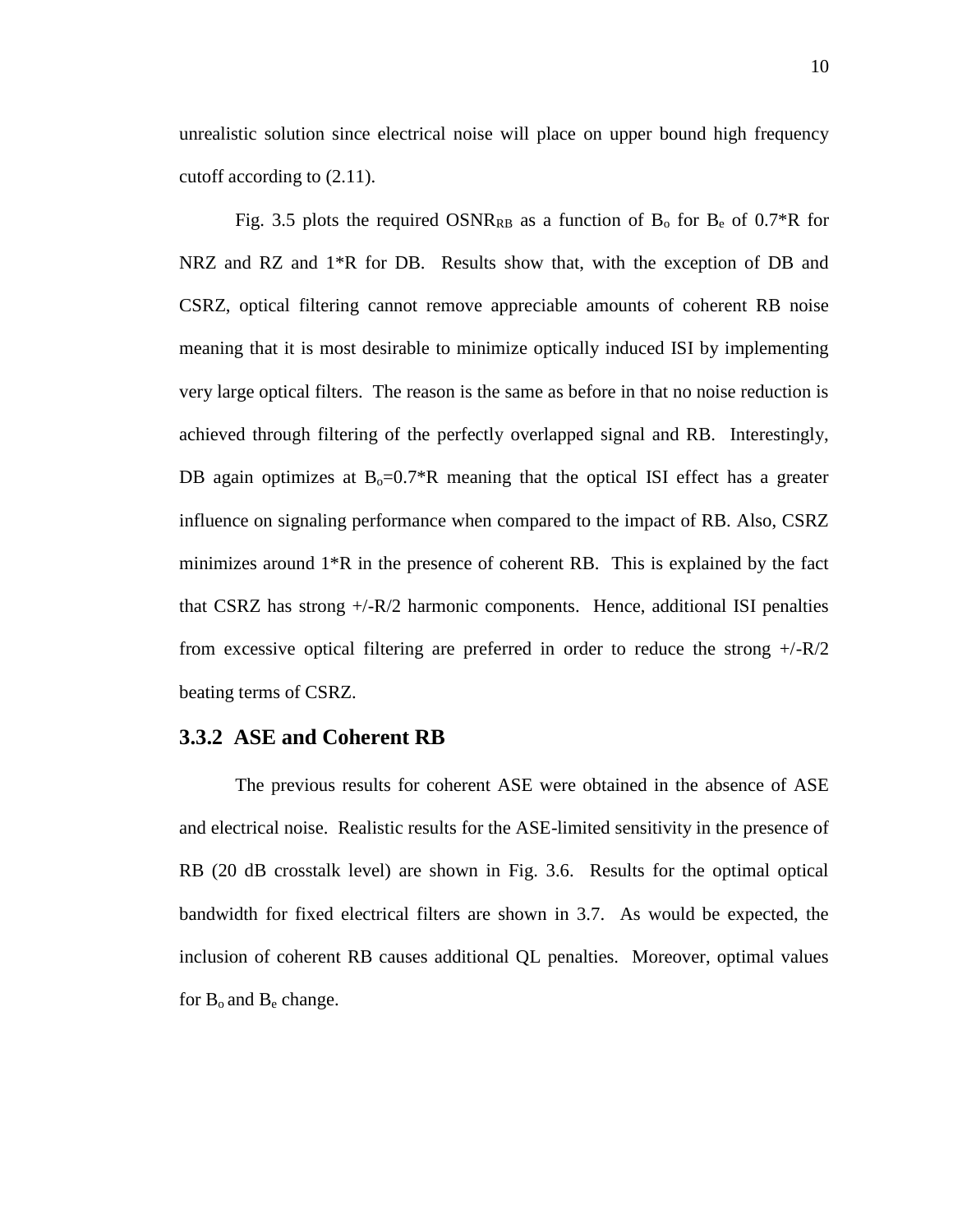

**Fig. 3.6. ASE-limited contour plots of constant QL to attain**   $BER=10^{-9}$  in the presence of 20 dB of RB crosstalk (i.e.  $OSNR_{RB} =$ **20 dB into preamplifier). Optimal Bo/B<sup>e</sup> combinations designated by circles.** 

While differences exist between the contour plots of Fig. 3.2 and Fig. 3.6 and the fixed  $B_e$  plots of Fig. 3.3 and Fig. 3.7, the most relevant question relates to whether or not the presence of coherent RB noise changes the optimal receiver characteristics. In order to study this, Fig. 3.8 shows how  $B_0$  changes as a function of  $OSNR_{RB}$  for fixed  $B_e$ . Fig. 3.8a indicates that large swings in optimal  $B_o$  occur as the OSNR<sub>RB</sub> increases above 20 dB. For NRZ, the trend is towards large optical filter bandwidths while the opposite is true RZ formats. These trends exemplify the intricate balance between noise reduction and filter induced ISI for the various modulation formats. Again, DB is largely independent of RB noise level since its performance is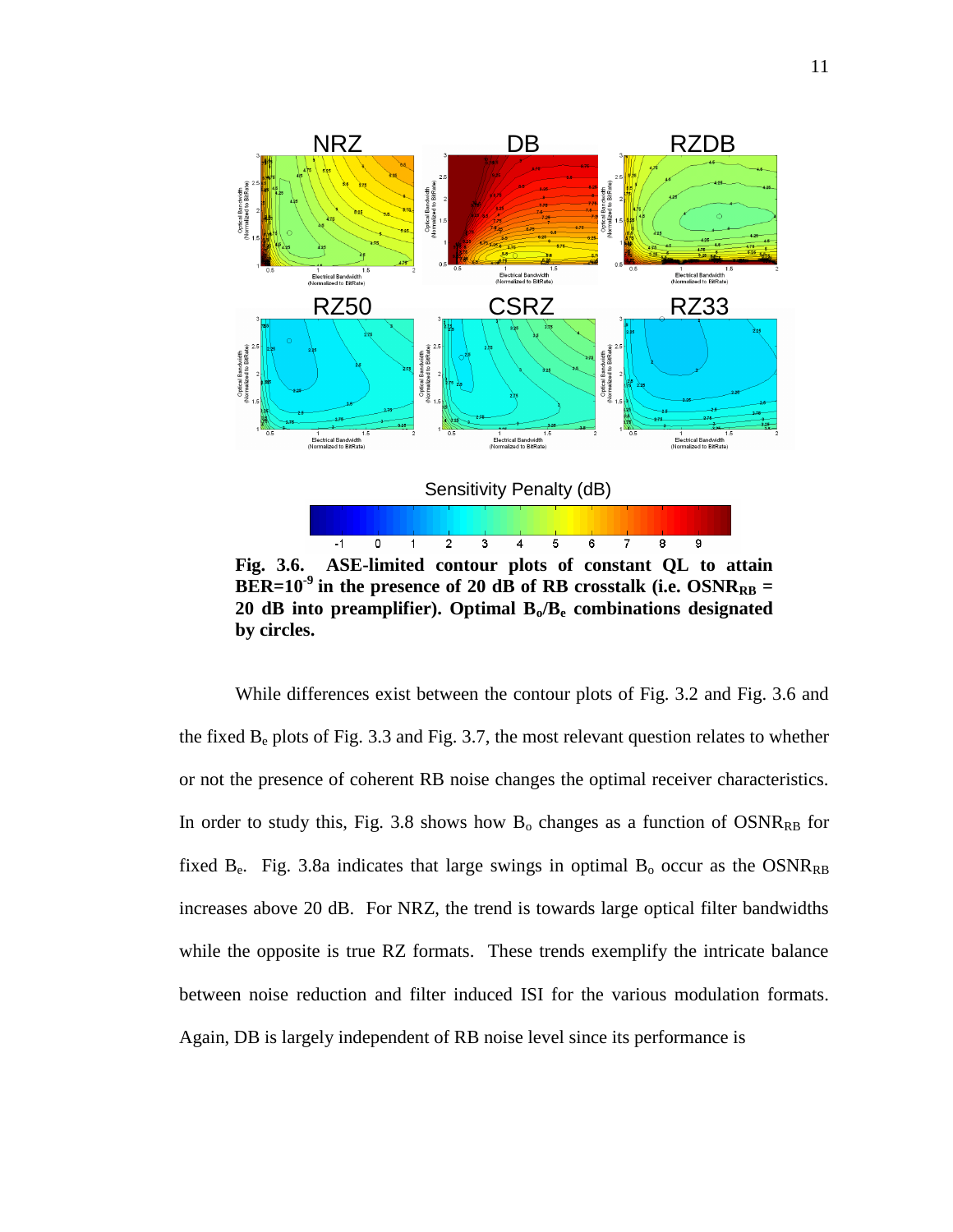

**Fig. 3.7. QL sensitivity penalty to achieve BER=10-9 in the presence of 20 dB of RB crosstalk for fixed electrical bandwidth.**   $B_e = 0.7 * R$  for NRZ and RZ formats and  $B_e = 1 * R$  for DB formats.

determined by the optically induced ISI effects. Fig. 3.8b shows that large penalties are suffered when the  $OSNR_{RB}$  is larger than about 20 dB. To quantify this effect, Fig. 3.8c shows the relative excess QL penalty compared to the case of no RB. Results indicate that NRZ and DB suffer greater than  $1$  dB excess penalty for  $OSNR_{RB}$  levels above about 20 dB. All RZ formats have slightly better RB immunity with 1 dB excess penalties occurring around 16-17 dB.

Interestingly, the large optimization variations witnessed in Fig. 3.8 overstate the importance of receiver optimization as shown in Fig. 3.9. Here, a comparison is made between the optimal receiver values as determined in Fig. 3.8 with the ASElimited optimal values as determined by Fig. 3.3. Despite the seemingly large differences between optimal  $B_0$  values, Fig. 3.9 shows that there is little difference between ASE-optimized and ASE-with-coherent-RB-optimized receiver performance. With the exception of CSRZ subject to extremely high RB levels  $(< 15$  dB OSNR<sub>RB</sub>),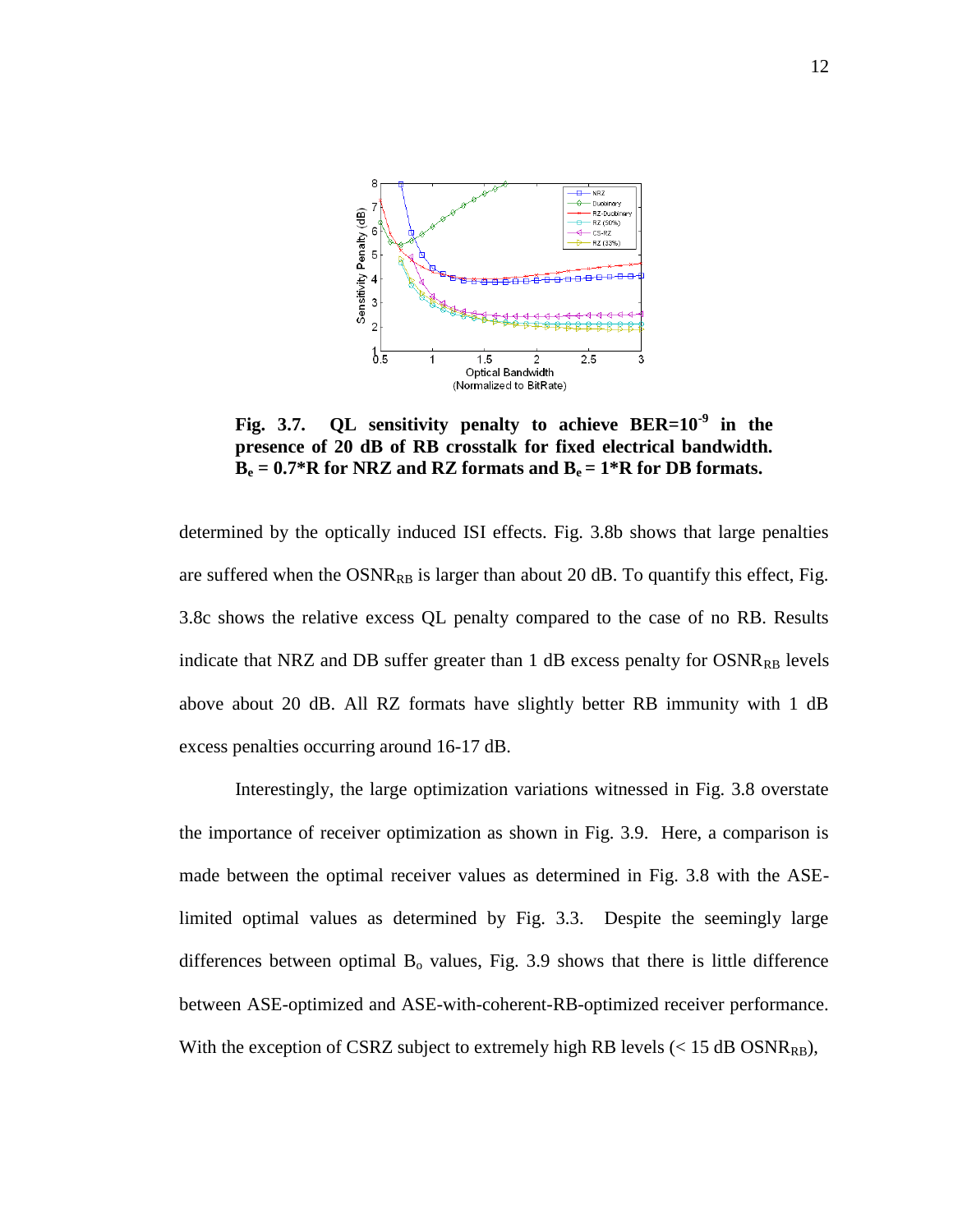

**Fig. 3.8. QL performance under optimal receiver condition as a function of coherent RB level. (a) Optimal optical filter bandwidth. (b) Absolute QL penalty. (b) Excess QL penalty relative to case without RB crosstalk.** 



**Fig. 3.9. Excess penalty for using ASE-limited optical receiver as a function of coherent RB level. The penalty for using an ASEoptimized receiver is minimal.**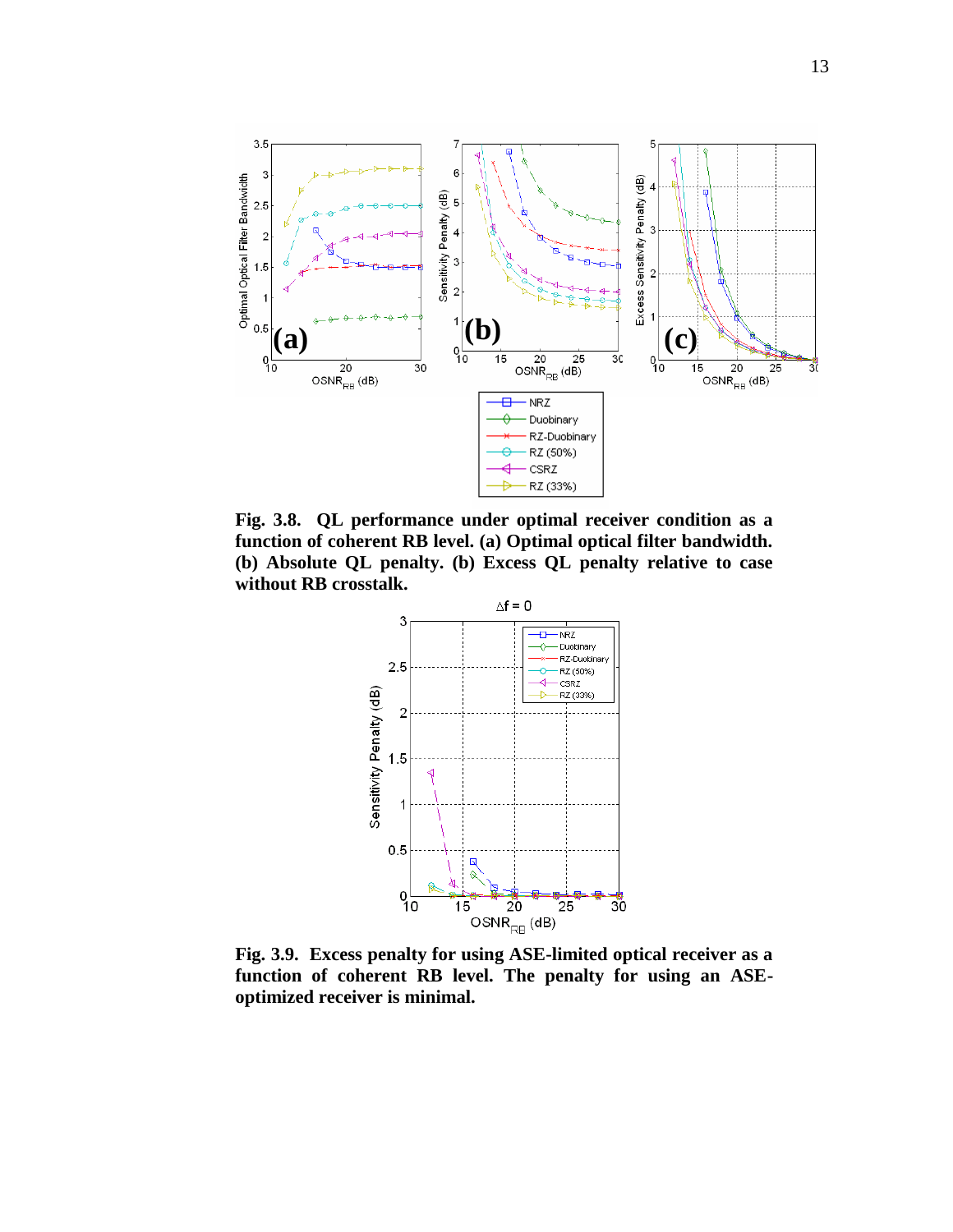there is less than 0.4 dB of excess penalty for using a simple, ASE-limited receiver. Thus, even if it is erroneously assumed that coherent RB is negligible and that ASE is the only significant noise process, no excess penalties from the improper choice of receiver filter will be sustained. The fact that this is the case is not surprising: Fig. 3.5 and Fig. 3.7 each indicate that coherent RB QL sensitivity penalty is only weakly coupled to optical filter bandwidth as illustrated by the flatness of the curves beyond 1.5\*R. Hence, while it is possible to calculate exact optimal receiver characteristics, Fig. 3.9 demonstrates that even large deviations do not result in appreciable link budget loss. Therefore, the primary conclusion of this section is that *coherent RB noise has a negligible effect on the optimal design of preamplified receiver low pass characteristics*.

## **3.4 Incoherent RB Dominated Performance**

### **3.4.1 Incoherent RB: 0.8 bits/s/Hz Spectral Efficiency**

Intuitively, it makes sense that receiver filtering has little to no net impact on coherent RB reduction since the signal and noise occupy the same frequency space. Conversely, it would seem that in the case of IB links with incoherent RB that some amount of filtering may be beneficial. This section studies how incoherent RB impacts optimal receiver design.

As a test case, an IB link is numerically modeled which has an aggregate SE of 0.8 bits/s/Hz. This corresponds, for example, to an IB topology which contains 40 Gb/s channels with unidirectional channel spacing of 100 GHz. Therefore, the two adjacent RB channels are separated by  $+/-50$  GHz (i.e. 1.25<sup>\*</sup>R). From the previous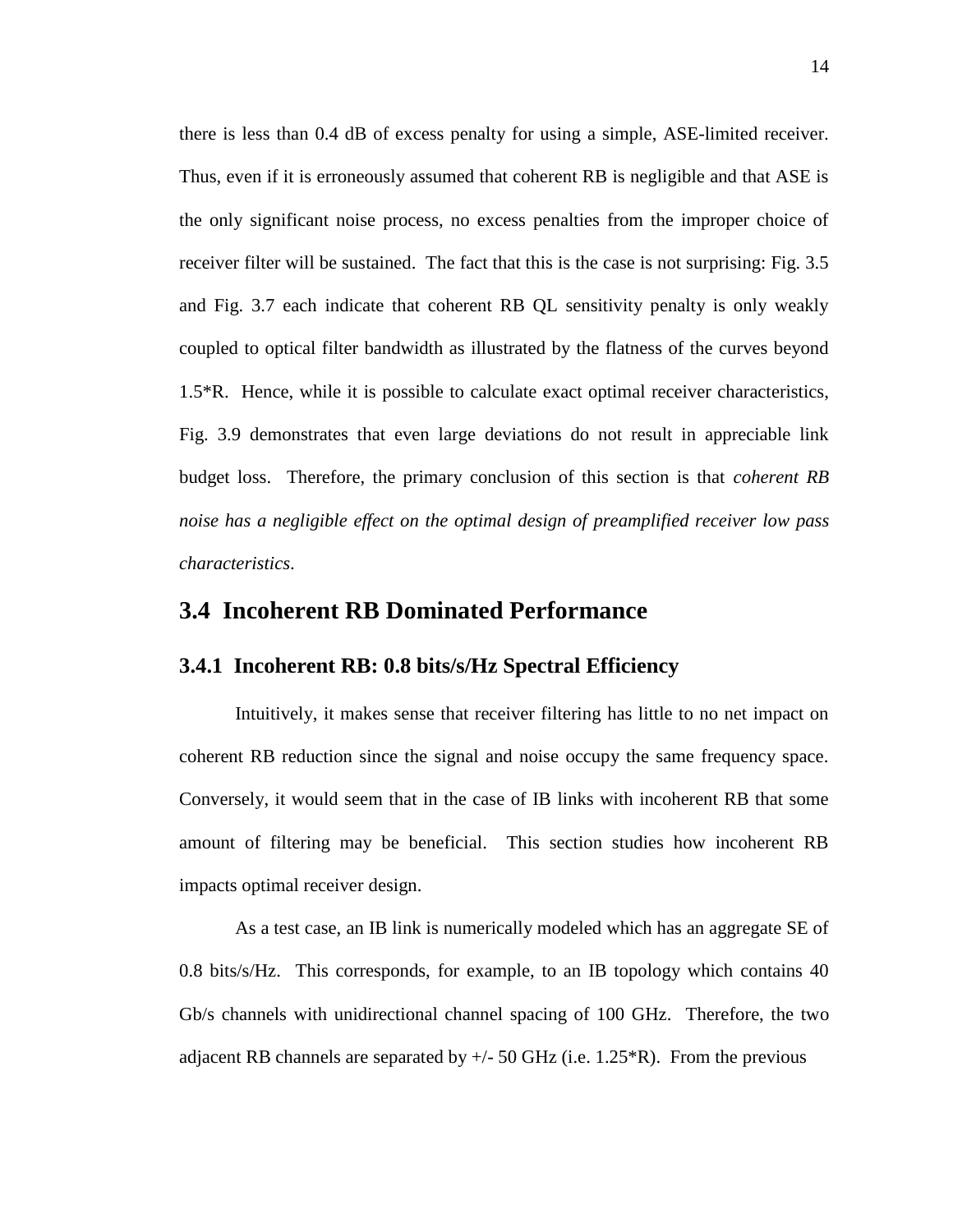

chapter, it was determined that channel spacing greater than R improves the RB sensitivity by as much as 10 dB. These experimentally measured improvements do not account for the fact that the optical filter may further improve RB immunity.

The QL sensitivity penalty for an IB link with ASE, electrical noise and 10 dB  $OSNR_{RB}$  is shown in Fig. 3.10. In analyzing the results, it is clear that a 0.8 bit/s/Hz spectral efficiency IB link optimizes for unconventionally narrow optical filter bandwidths. For example, RZ50 has an ASE-limited optimal optical bandwidth of 2.4\*R. In the IB topology calculated here, the optimal optical bandwidth reduces to 1.55\*R.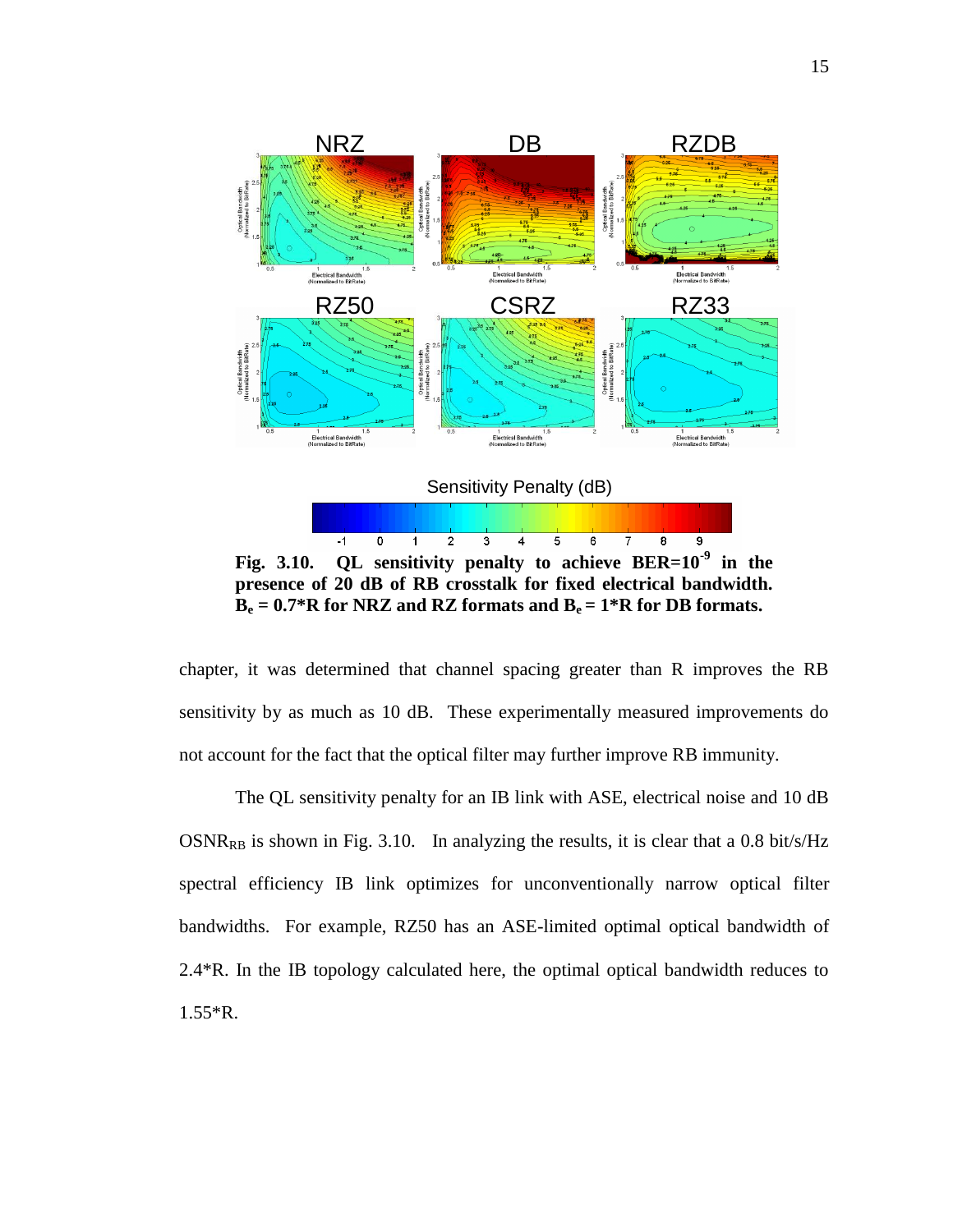

**Fig. 3.11. QL sensitivity penalty to achieve BER=10-9 in the presence of 20 dB of RB crosstalk for fixed electrical bandwidth.**   $B_e = 0.7 * R$  for NRZ and RZ formats and  $B_e = 1 * R$  for DB formats.

The importance of using narrow optical filtering is further demonstrated in Fig. 3.11. When the electrical filter is fixed to  $0.7^*R$  (or  $1^*R$  for DB formats), a clear minimum emerges which yields the smallest attainable QL penalty. Whereas the fixed  $B_e$  curves in the previous section tended to flatten after  $B_o > 1.5$ <sup>\*</sup>R, the optimal filter bandwidths for the IB link optimize at specific values. Beyond these optimal values, performance degrades because a larger amount of incoherent RB passes unmitigated to the photodetector. Interestingly, optimal values for  $B<sub>e</sub>$  remain in the region between 0.5 and 1\*R indicating that exactly the same receiver electronics can be used without incurring additional penalties. Overall, the results of Fig. 3.10 and Fig. 3.11 demonstrate the vital importance of well designed demultiplexers in IB links. With the exception of DB (which again optimized for a  $B_0 = 0.7$ \*R), trading optical filter induced ISI is preferred over passing undue amount of adjacent channel crosstalk.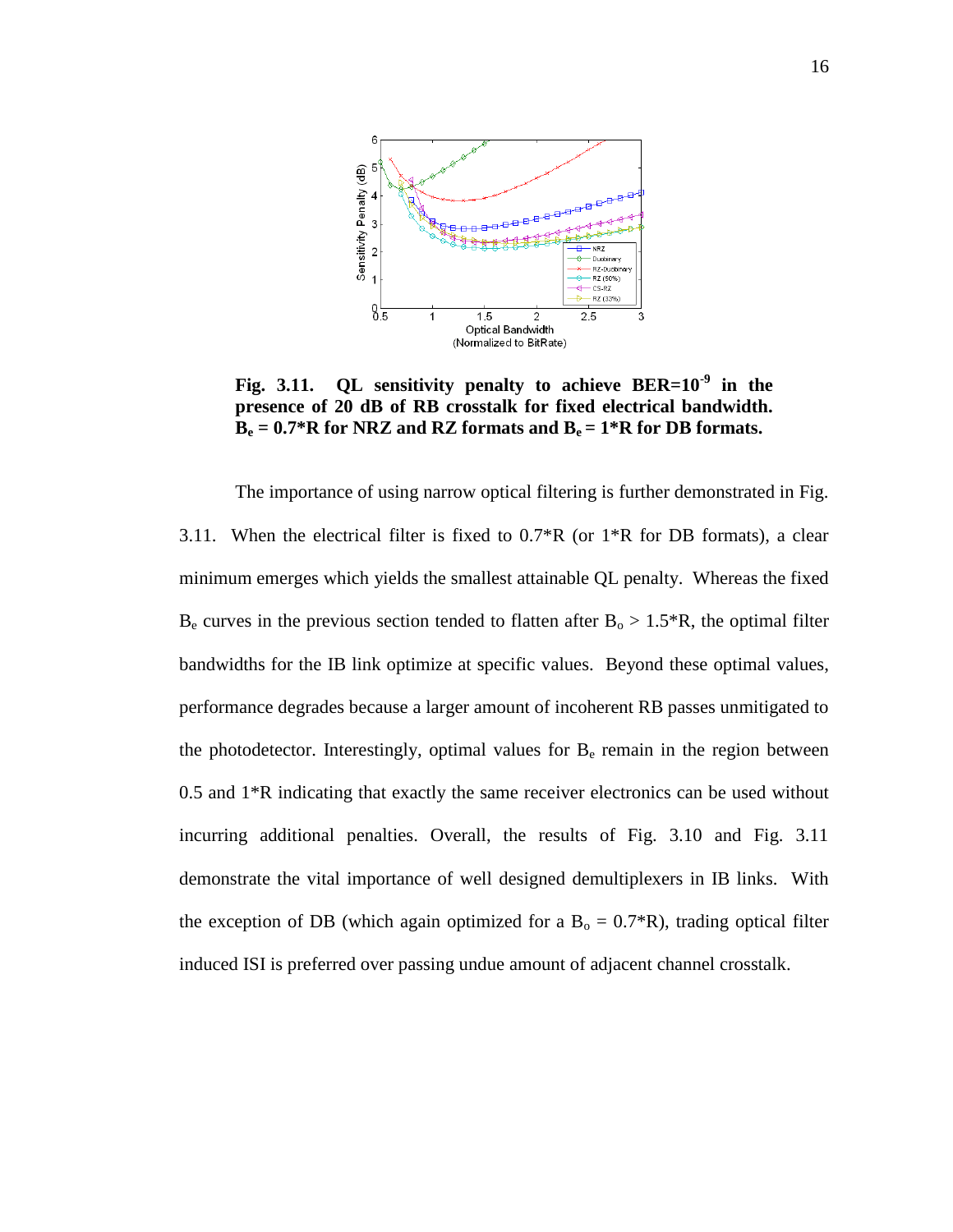#### **3.4.2 Spectral Efficiency Considerations**

The impact of incoherent RB for different spectral efficiencies is now discussed. Results shown in this section are for optimally determined optical filter values, fixed  $B_e$ , and  $OSNR_{RB}$  of 10 dB. Fig. 3.12a shows the ultimate spectral efficiencies possible for all modulation formats considered. As was mentioned previously, optimal filter bandwidths tend to be narrower than ASE-limited links. Fig. 3.12 shows that these optimal values vary significantly as a function of channel spacing. The trend is clear: the wider the modulation format, the larger the change in optimal  $B_0$  value. For example, the widest format, RZ33, which has an ASEoptimized  $B_0$  of about 3.1\*R, narrows to about 1.4\*R when the channel spacing is R. DB, on the other hand, maintains a nearly constant  $B_0$ , regardless of channel spacing. This indicates that DB is almost totally immune to incoherent RB in IB links and may be the best choice of modulation format for these purposes.

However, when one considers the absolute QL penalty of the various formats, the best choice of modulation format corresponds to the required spectral occupancy. In general, wider modulation formats tend to have better *absolute QL penalty* while narrower formats tend to have the smallest *excess QL sensitivity penalty*. Fig. 3.12b and Fig. 3.12c illustrate this point. By plotting the optimal QL penalty as a function of channel spacing, it is clear from Fig. 3.12b that RZ formats are far superior to NRZ and DB, especially for SE less than 1 bit/s/Hz. Alternatively, Fig. 3.12c plots the excess sensitivity penalty caused by incoherent RB relative to the ASE-limited penalty (i.e. the QL limit as  $\Delta f \rightarrow \infty$ ). This plot indicates the 1 dB power penalty incurred by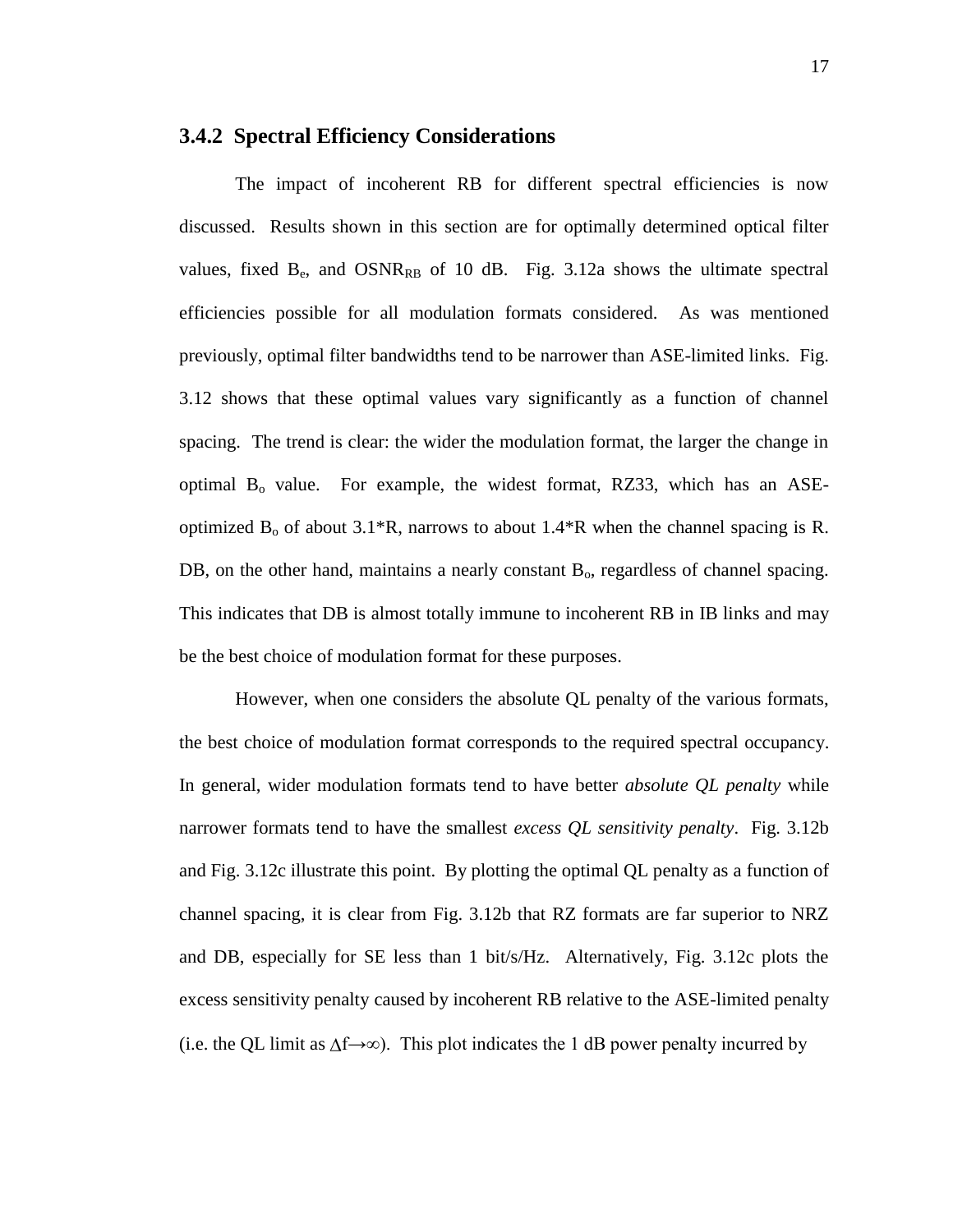

**Fig. 3.12. QL performance under optimal receiver condition as a function of channel separation between signal and RB. (a) Optimal optical filter bandwidth. (b) Absolute QL penalty. (b) Excess QL penalty relative to case without RB crosstalk.** 



**Fig. 3.13. Excess penalty for using ASE-limited optical receiver as a function of incoherent RB level. The penalty for using an ASEoptimized receiver is large for tight channel packing density.**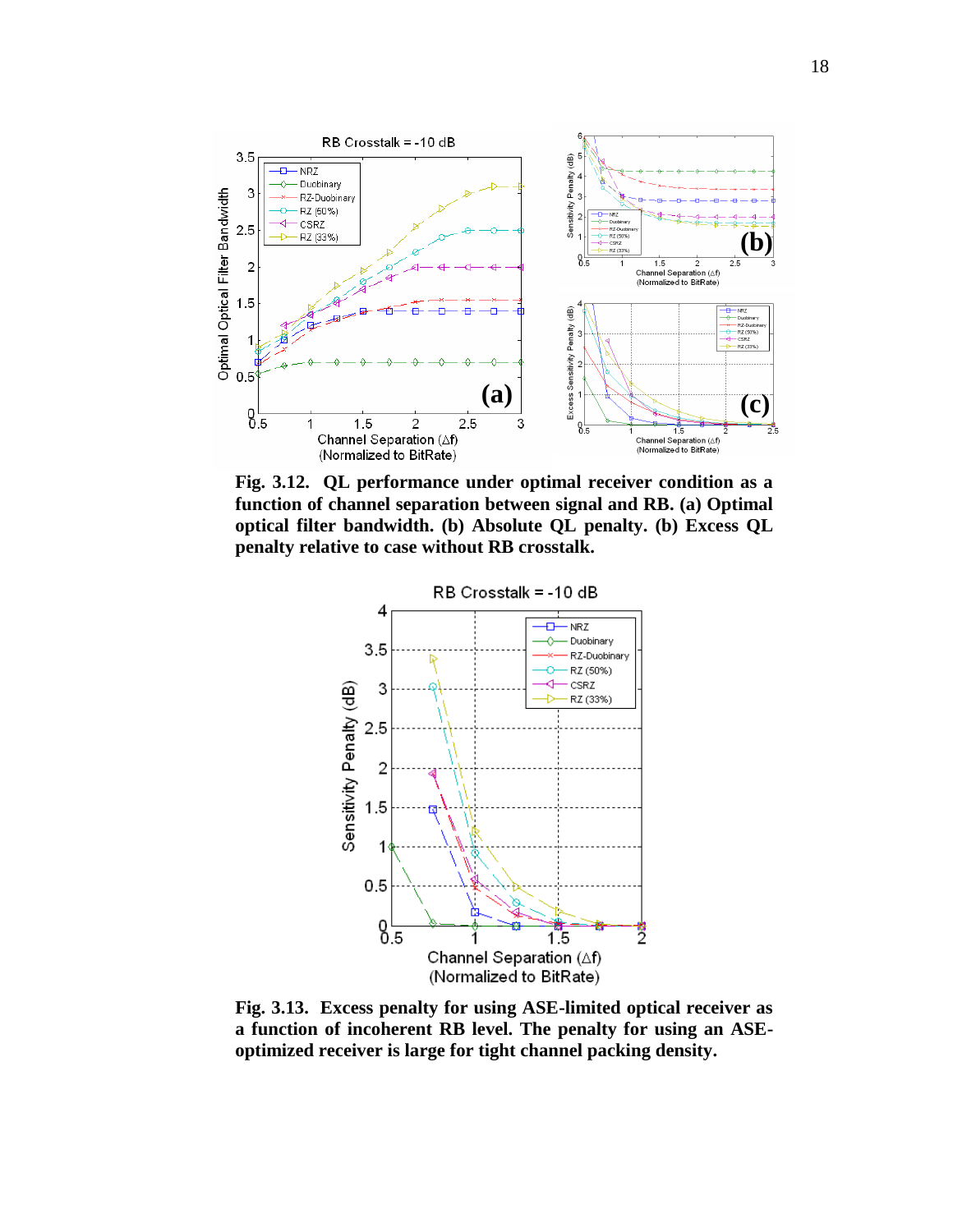incoherent RB in IB links. The trend shows that the vulnerability of the IB link to RB crosstalk increases with the bandwidth of the modulation format PSD. Based on the calculations, DB is highly resistant to incoherent RB up to channel separations of  $R/2$  $(i.e. SE = 2 bits/s/Hz.)$ 

The final confirmation of the importance of receiver optimization in the presence of incoherent RB is shown in Fig. 3.13. This plot is analogous to Fig. 3.9 and compares the excess sensitivity which would be suffered if ASE-optimized filtering is used instead of RB-optimized filtering. While coherent RB penalties are roughly independent of  $B_0$ , incoherent RB penalties are highly sensitive to  $B_0$ fluctuations (see Fig. 3.11). Therefore, the penalty for erroneously implementing ASE optimized receiver filters is substantially greater in IB links. Beyond spectral efficiencies of 0.8 bits/s/Hz, the penalty is less than 0.5 dB. However, when ultra dense systems are considered, the penalty for *not* using optimal optical filtering grows rapidly. For adjacent channel spacing less than R, non-optimal filtering penalties exceed several dB for the widest modulation formats.

## **3.5 Conclusion**

This chapter represents the first ever rigorous study on the impact of RB noise on receiver design. A summary of the results can be found in Table 3.1. Here, optimal B<sup>o</sup> and QL values are listed for the four main systems under investigation. A clear delineation between coherent and incoherent RB has been exposed. Results indicate that it is not possible to improve coherent RB-limited performance using standard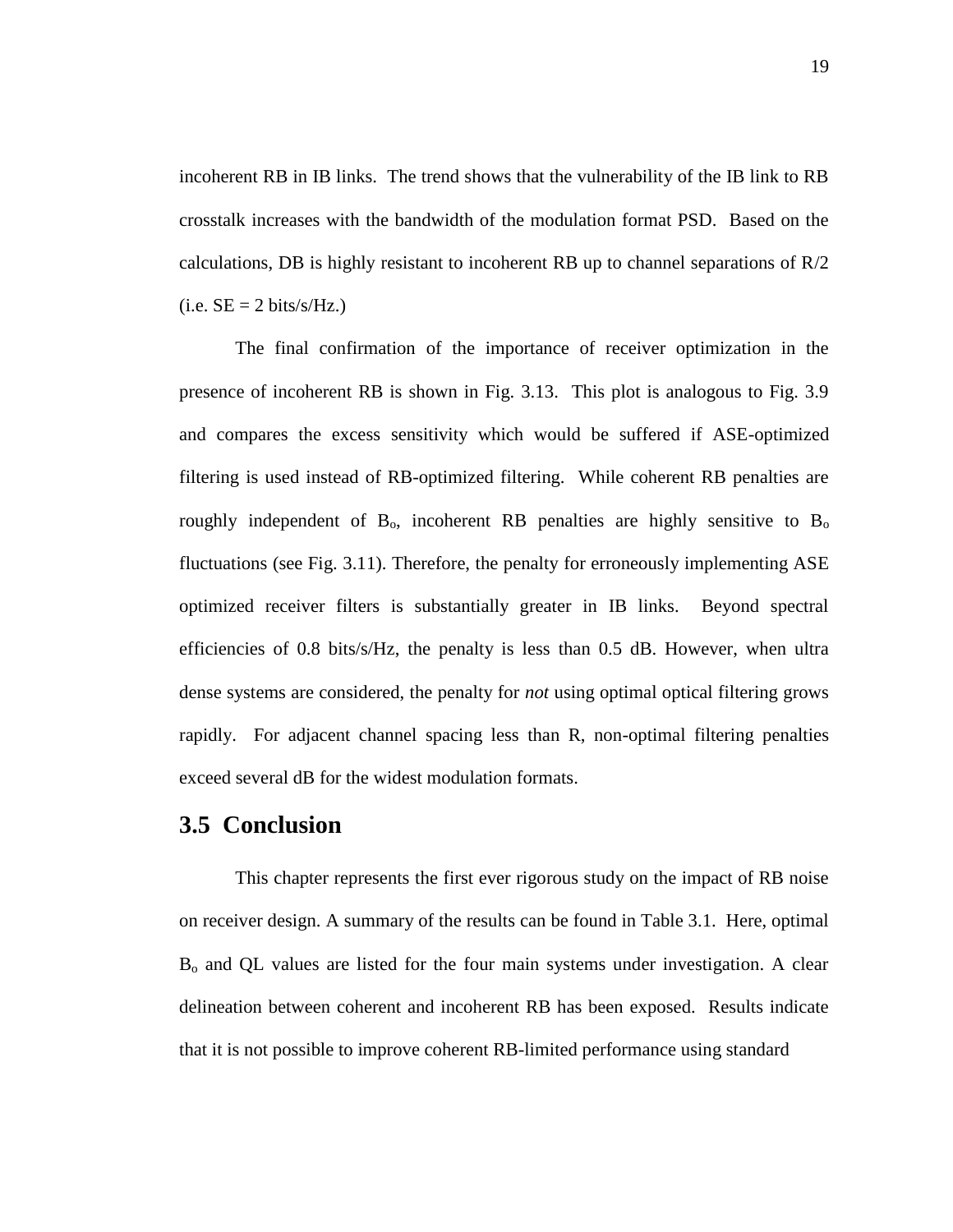|             | <b>ASE Limited</b><br>$(ASE + Electrical)$<br>Noise) |                 | <b>Coherent RB Limited</b><br>(RB ONLY) |             | $ASE + Coherent RB$ |                 | $ASE + Incoherent RB$          |         |
|-------------|------------------------------------------------------|-----------------|-----------------------------------------|-------------|---------------------|-----------------|--------------------------------|---------|
|             |                                                      |                 |                                         |             | $OSNR_{RB} = 20$ dB |                 | $S.E. = 0.8 \text{ bits/s/Hz}$ |         |
|             |                                                      |                 |                                         |             |                     |                 | $OSNR_{RR} = 10$ dB            |         |
|             | Optimal                                              | Penalty<br>(dB) | Optimal                                 | <i>OSNR</i> | Optimal             | Penalty<br>(dB) | Optimal                        | Penalty |
|             | Filter                                               |                 | Filter                                  | $Q=6$       | Filter              |                 | Filter                         | (dB)    |
|             | <b>Bandwidth</b>                                     |                 | Bandwidth                               | (dB)        | Bandwidth           |                 | Bandwidth                      |         |
| <b>NRZ</b>  | 1.4                                                  | 2.76            | >3                                      | 14.65       | 1.6                 | 4.09            | 1.3                            | 2.82    |
| DB          | 0.7                                                  | 4.24            | 0.7                                     | 15.1        | 0.7                 | 5.39            | 0.7                            | 4.24    |
| <b>RZDB</b> | 1.55                                                 | 3.42            | 1.55                                    | 11.69       | 1.55                | 3.9             | 1.3                            | 3.80    |
| RZ50        | 2.4                                                  | 1.65            | >3                                      | 11.2        | 2.6                 | 2.16            | 1.55                           | 2.12    |
| <b>CSRZ</b> | 2.9                                                  | 1.89            | 1                                       | 10.4        | 2.3                 | 2.46            | 1.5                            | 2.34    |
| RZ33        | 3                                                    | 1.48            | >3                                      | 10.4        | 3.1                 | 1.79            | 1.75                           | 2.31    |

**Table 3.1. Summary of Optimal Filtering and QL Penalty for ASE and RB Noise**

optical or electrical filtering techniques because the signal and RB field a perfectly overlapped in the frequency domain. When compared with ASE-optimized receivers, there is no appreciable difference in the overall receiver design for coherent RB. In some sense, this is fortunate as it means that coherent RB-limited links like Raman amplified networks and PONs do not require additional design considerations. However, this also implies that little can be done if RB levels become overwhelmingly large. In this case, the only choice is to limit coherent RB as much as possible. Incoherent RB has a distinct design paradigm compared to coherent RB. As was shown for IB links, incoherent RB can be well mitigated through optimal link design. In general, optimal filter bandwidths tend towards unconventionally narrow RB optical filtering while the electrical filter bandwidths remain roughly unchanged. When designing IB links, it has been illustrated that the best choice of modulation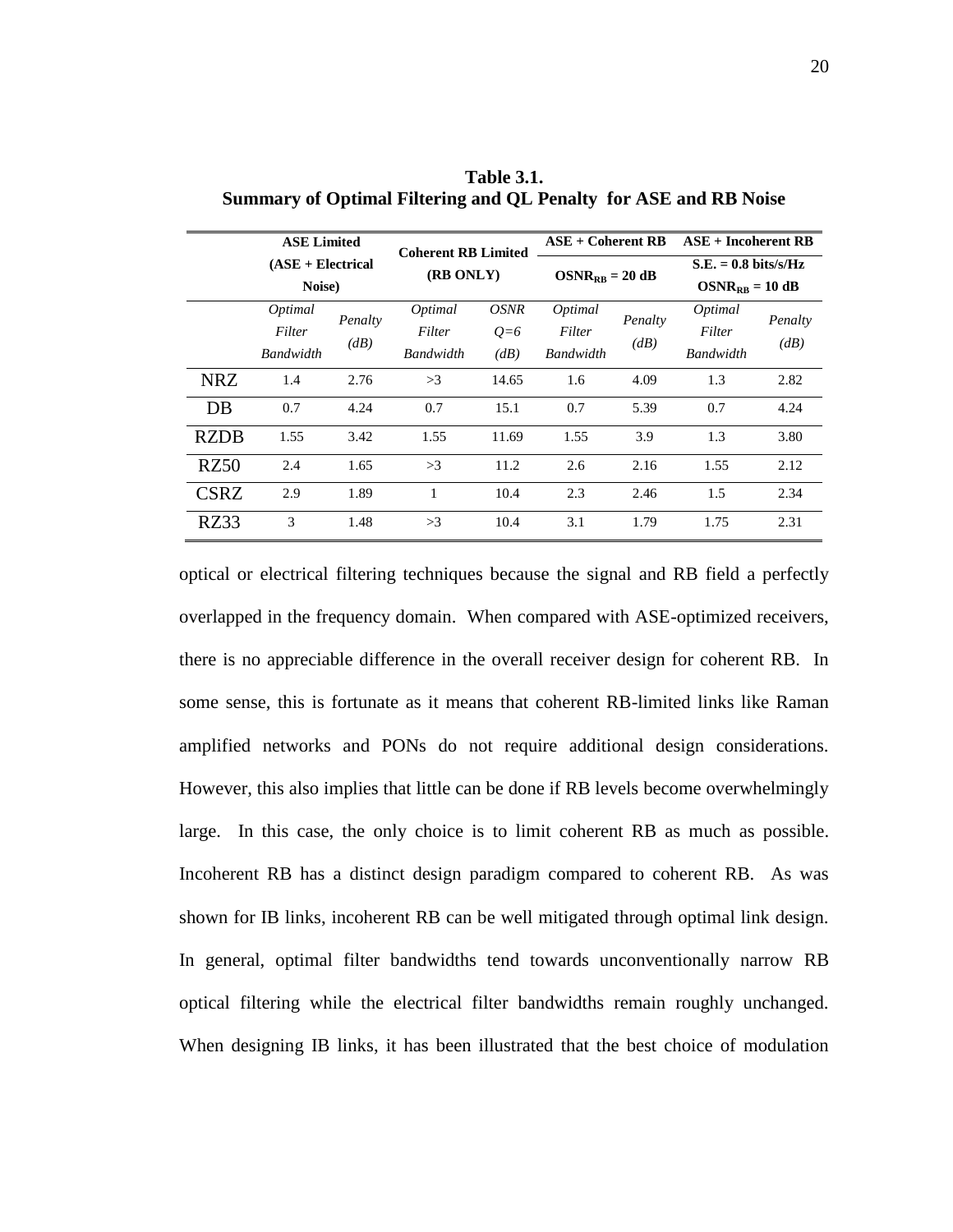format depends the availability of optical demultiplexer bandwidths. As would be expected, wider modulation formats are best for low and moderate link capacities while spectrally narrow formats are best for very dense systems when performance is quantified in terms of excess RB penalty.

Interestingly, it was determined that DB is mostly unaffected by RB noise. For both coherent and incoherent RB noise, optimal DB filtering was almost always 0.7\*R. This optimal value has been identified for ASE-limited DB performance in [13-15] and points to the complex ISI effects which accompany the intrinsic phase coding of the DB optical field. This study has shown that the optimization of DB is RB noise invariant. For this reason, DB is the modulation format of choice for ultra dense IB links since the impact of incoherent RB can be largely ignored.

## **3.6 References**

- [1] R. N. McDonough and A. D. Whalen, *Detection of Signals in Noise*. San Diego: Academic Press, 1995.
- [2] G. Papen and R. Blahut, *Lightwave Communication Systems*, Draft A, Prentice-Hall, 2007.
- [3] H. Kim and C. X. Yu, "Optical duobinary transmission system featuring improved receiver sensitivity and reduced optical bandwidth," *Photonics Technology Letters, IEEE*, vol. 14, pp. 1205-1207, 2002.
- [4] M. Pauer, P. J. Winter, and W. R. Leeb, "Bit error probability reduction in direct detection optical receivers using RZ coding," *Lightwave Technology, Journal of*, vol. 19, pp. 1255-1262, 2001.
- [5] M. Pfennigbauer, M. M. Strasser, M. Pauer, and P. J. Winzer, "Dependence of optically preamplified receiver sensitivity on optical and electrical filter